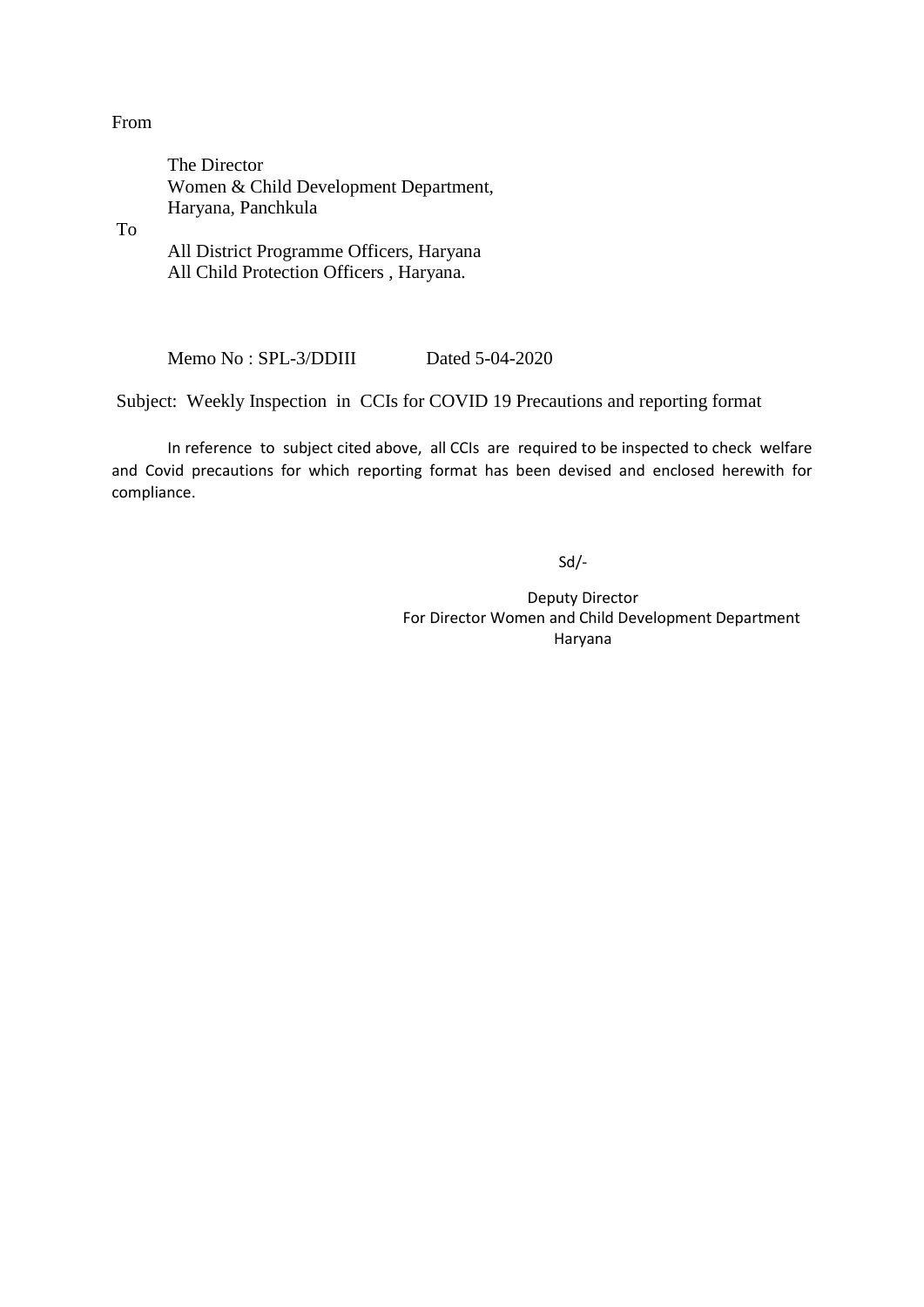# **Reporting Format for Inspection of Child Care Institutions in Haryana for Welfare And COVID-19 Precautions**

**1 Name of District:**

**2 Name of the Child Care Institution:**

**3Number Of Children: Boys (….) & Girls (…)** 

# **4 Inspection Report by District Child Protection Officer & Counsellor**

## **5 Duration of Inspection: Once in a week**

## **6 Contact Name and Number of DCPO AND Counsellor**

| S.No           | <b>Parameters</b>                       | Yes | N <sub>0</sub> | If, No   |
|----------------|-----------------------------------------|-----|----------------|----------|
|                |                                         |     |                | then why |
| 1.             | <b>Hygiene &amp; Sanitization</b>       |     |                |          |
|                | Availability of running<br>1            |     |                |          |
|                | water for Hand Wash in                  |     |                |          |
|                | washrooms.                              |     |                |          |
|                | 2 Liquid wash and soap in               |     |                |          |
|                | each room.                              |     |                |          |
|                | 3 Daily cleaning of the room            |     |                |          |
|                | 4 Clean Beds and Bed Sheets             |     |                |          |
|                | for each child.                         |     |                |          |
|                | 5 Clean doors, floors and               |     |                |          |
|                | other contact points.                   |     |                |          |
|                | Availability of handkerchief<br>6       |     |                |          |
|                | tissue for each child.                  |     |                |          |
|                | <b>Availability of Closed Bins</b><br>7 |     |                |          |
|                | in every room.                          |     |                |          |
|                | 8 Frequency of bathing of               |     |                |          |
|                | every child.                            |     |                |          |
|                | Frequency of Changing<br>9              |     |                |          |
|                | Clothes.                                |     |                |          |
|                | 10 Availability of staff in CCIs        |     |                |          |
|                | with maintaining proper                 |     |                |          |
|                | health and hygiene                      |     |                |          |
|                | conditions.                             |     |                |          |
|                |                                         |     |                |          |
| $\overline{2}$ | <b>Treatment and Precautions:</b>       |     |                |          |
|                | 1 Availability of Doctors               |     |                |          |
|                | Treatment for the common                |     |                |          |
|                | cold to severe disease                  |     |                |          |